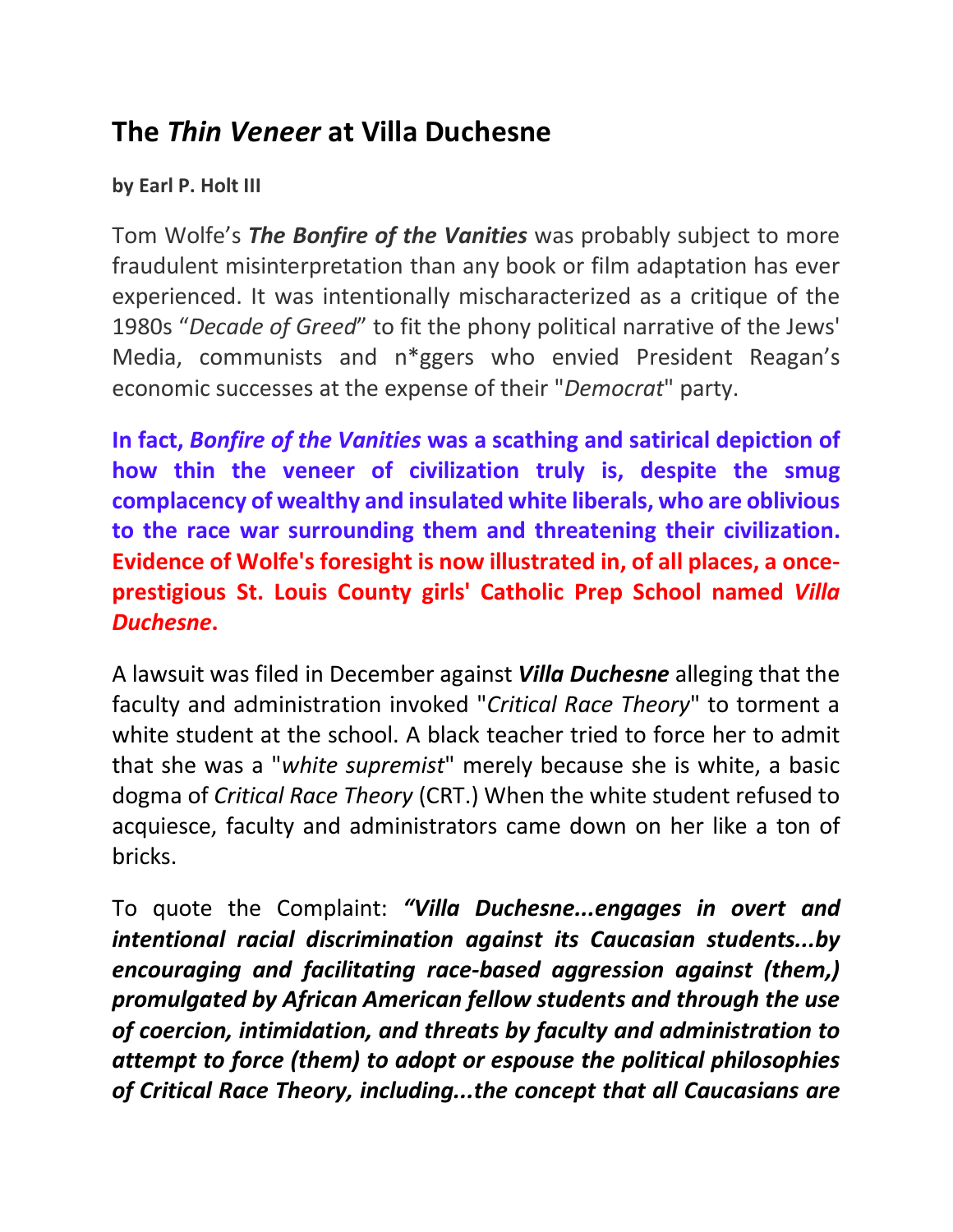## *racist by virtue of being Caucasian and that African American students should be free from discipline regardless of their behavior."*

The Complaint also alleges that the Complainant was "knowingly and recklessly" subjected to *"verbal attacks and physical threats, social ostracism, false imprisonment, permanent damage to her reputation, and continued emotional and psychiatric injury."*

Named in the suit are: Michael Baber, the "*Head of School*"; Jeannie Steenberge, Principal; Mesho Morrow, the Basketball Coach and "*Dean of Student Excellence*"; and Theresa Wiss and Emily Kaplan, both faculty members.

Mesho Morrow -- a nigress who routinely displays material supporting *Black Lives Matter* at the school -- and Steenberge, the Principal, conducted a meeting where the Complainant was held against her will, was denied the opportunity to consult with her parents and was subjected to verbal abuse, coercion and intimidation by both faculty and administrators. (This exercise was eerily reminiscent of "*two minutes of hate*" ordered by *Big Brother* in George Orwell's *1984*.)

Faculty and administrators also encouraged the nigress students to yell threats. One stated, *"I'm gonna throw hands on this bitch"* while smacking her own fist into the palm of her other hand. Others threateningly stated, "*that bitch needs to be punched in the face*" and "*she needs to be beaten up and I'm sick of that racist bitch we need to end her.*"

**This is what race-hustlers, communist Jews and other charlatans posing as "***educators***" have adopted as curricula and now teach, even in our parochial schools. Those naive enough to assume that n\*gger** *street behavior* **would never come to affluent enclaves have clearly deceived themselves, wrongly assuming the alligator would never intrude into**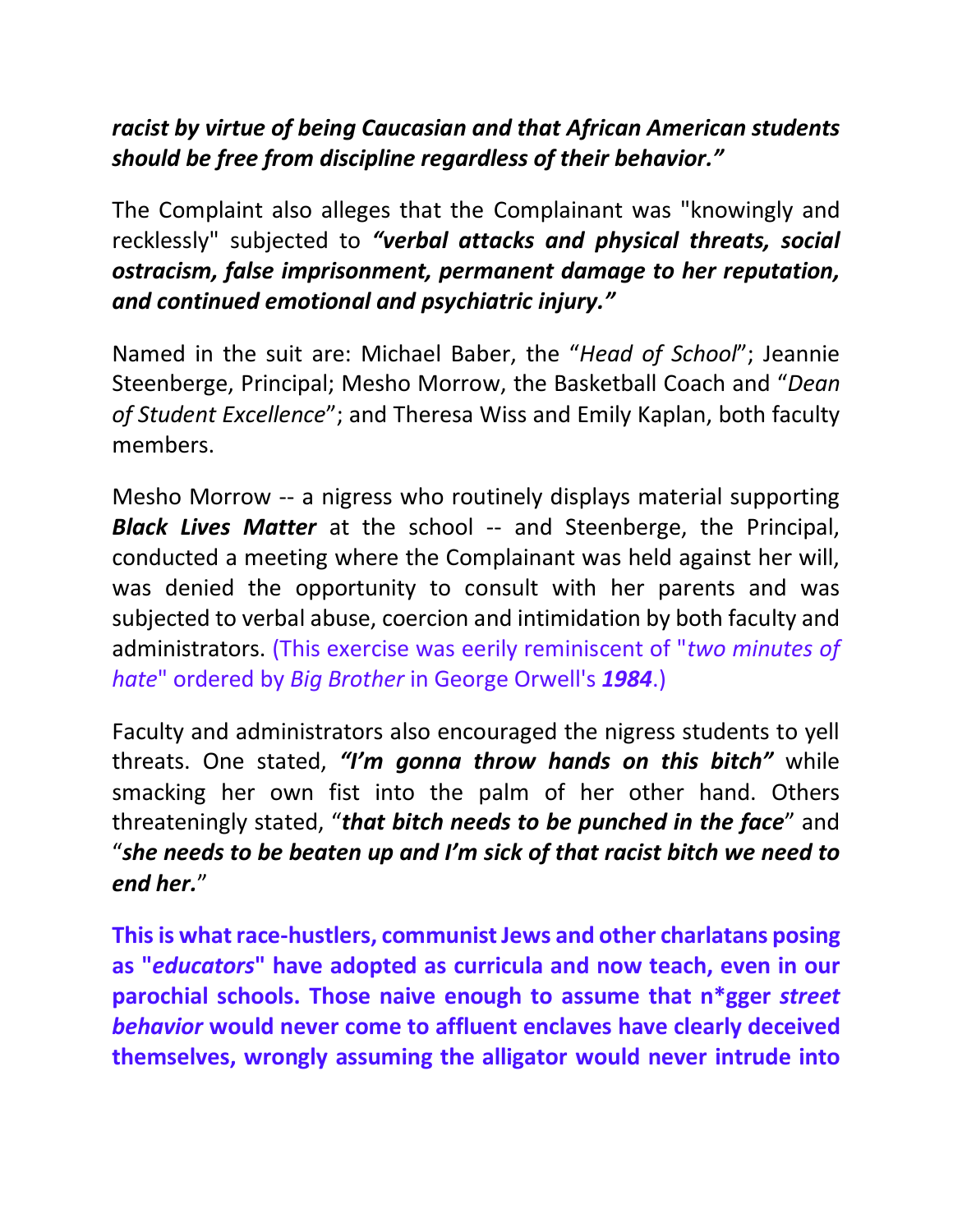**their lives and would content itself by dining on those in less affluent neighborhoods.** 

**The fact that the Complainant was held against her will and subjected to vilification by faculty, administrators and students -- BUT BLACK STUDENTS MAKING VIOLENT THREATS OF PHYSICAL INJURY AND DEATH WENT UNDISCIPLINED -- is a very good indication of the extent of the rot at this once prestigious school.**

**Parents and Alumni need to become aggressively involved in "***cleaning house***" among faculty and administrators at** *Villa Duchesne* **in order to save it. Alumni need to withhold any and all contributions to its endowment fund, and serious people need to become involved by getting on its** *Board of Trustees* **to** *clean house* **from the inside.**

**Meanwhile, parents need to remove their offspring and allow the school to self-destruct from its own subversive and ludicrous Marxist curriculum, and stop subsidizing it with exorbitant tuition payments as high as \$24,000 per year. This would demonstrate how serious parents of** *Villa Duchesne* **students are in their outrage.** 

**I can't help asking a number of questions. What else would one expect from a school that hires a black woman as its "***Dean of Student Excellence,"* **especially a racist supporter of** *Black Liars Murder,* **whose racism is readily apparent in her BLM materials? (That's like letting professional arsonists write the County's** *Fire Code***.) There is no better predictor on Earth of the obliteration of academic standards than the presence of black teachers or black administrators, a phenomenon readily apparent in every large, urban schools system in the country.**

**Several individuals named in the lawsuit appear to have Jewish surnames. What is a Catholic girls' school doing with Jews as administrators or teachers? Isn't that carrying ecumenism a bit far?**